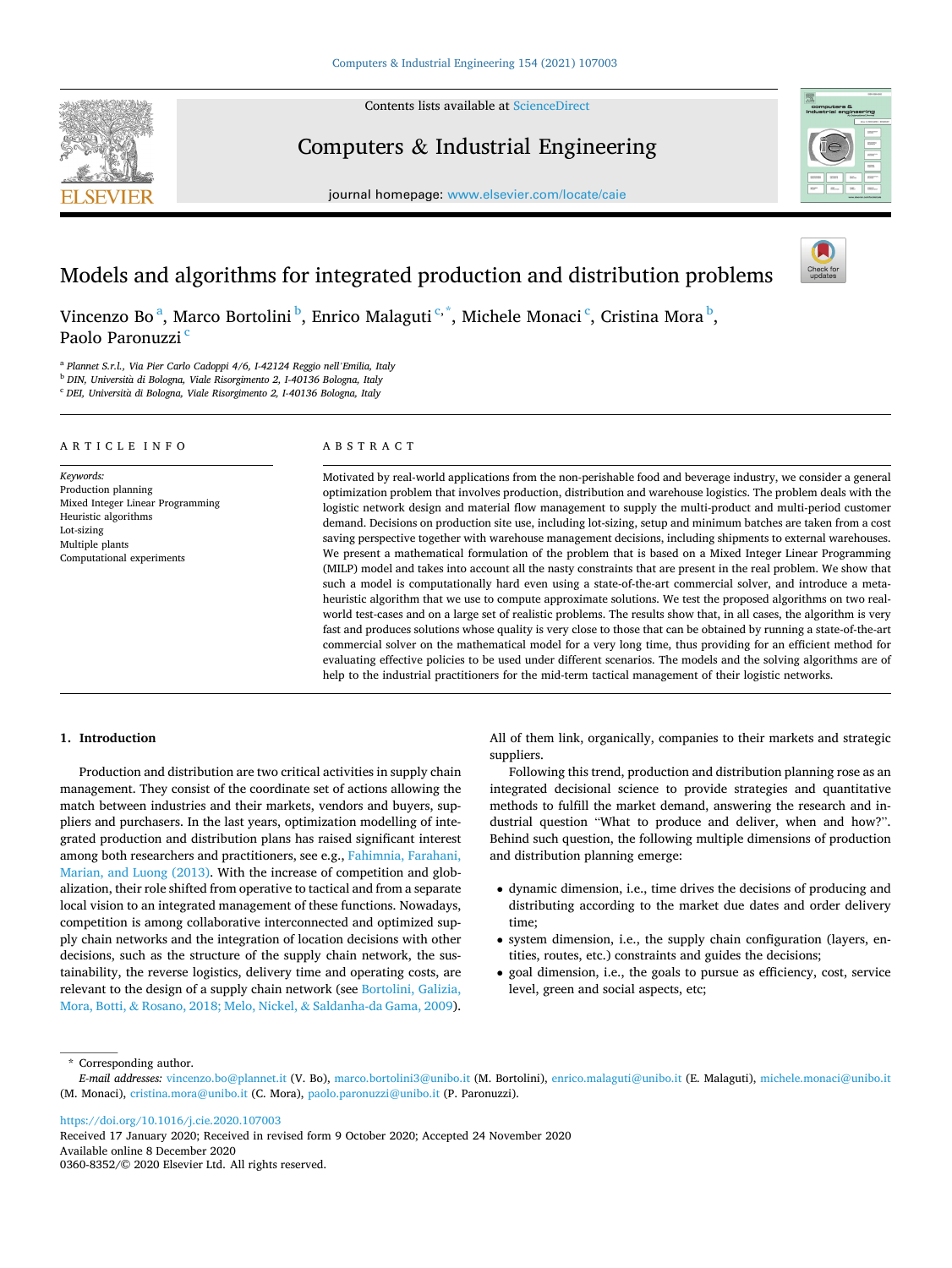• stakeholder dimension, i.e., the decision-making process is tailored to the interests of the supply chain actors.

The convergence of the introduced multiple dimensions is hard, making production and distribution planning a wide, complex and dynamic problem to solve. The scientific literature agrees to adopt an integrated and stepwise approach following the impact of decisions and the horizon of the plan. Strategic, tactical and operative clusters of de-cisions are thus introduced (see [Maravelias](#page-10-0)  $&$  Sung, 2009). The strategic level focuses on long-term decisions over a multiple-year time horizon. At this level, the key elements of the supply chain system are fixed, e.g., overall structure, plant capacity, shipping modes, etc. Generally, the temporal dimension is neglected, and a single large time window is used. The inclusion of the temporal aspect of supply chains is the focus of the tactical level, where a shorter planning time horizon, e.g., one or two semesters, is typically considered. At this level, decisions on capacity and production allocation among plants, network flows, shipping and storage modes are taken from an integrated perspective minimizing costs and optimizing the supply chain service level. Finally, daily scheduling and routing activities are among the most important decisions of the operative level.

This paper, driven by an industrial application, aims at contributing to the tactical cluster of decisions, providing an effective solution approach capable of attacking real cases of industrial relevance in production and distribution planning. To this aim, we provide an analytical model that takes into account all the nasty constraints that are present in the real problem, and that were never considered as a whole in the existing literature. In addition, we show that such a model is computationally hard even using a state-of-the-art commercial solver, and introduce a solution approach based on heuristic and metaheuristic optimization algorithms. Extensive computational experiments on fullscale real-world instances from industry and from a large realistic benchmark set show that the proposed approach is effective in computing near-optimal solutions with a limited computational effort. Thus, we are providing a new tool to support planners in an integrated production and transportation system within a multi-product, multiplant and multi-period context. Industry looks for efficient algorithms able to get good solutions of complex logistic problems in a reasonable amount of time matching the daily planning requirements. In addition, tailored models including a major set of relevant production constraints, e.g. lot-sizing, minimum batch, resource capacity, etc., and the related drivers of cost are expected and rare. Furthermore, to the best of our knowledge, the combination of these models to efficient algorithms and industrial applications, as test cases, are not highly frequent in the literature and represent a key element of innovation of this paper.

The paper is organized as follows. In Section 2 we review the relevant literature on production and distribution planning, both in terms of supply chain management and for what concerns optimization algorithms. Section [3](#page-3-0) gives a formal definition of the problem at hand and introduces a mathematical formulation based on a Mixed Integer Linear Programming (MILP) model. In Section [4](#page-5-0) we present a fast heuristic algorithm based on a greedy approach. In Section [5](#page-5-0) we propose a metaheuristic approach based on the ruin-and-recreate paradigm. Finally, in Section [6](#page-6-0) we give the outcome of computational experiments for the proposed algorithms on two real-world test-cases and on a large set of realistic instances that are derived from the real ones. Conclusions are drawn in Section [7](#page-9-0).

#### **2. Literature review**

According to the multiple dimensions of production and distribution planning, the recent literature presents a major set of contributions on models, approaches and applications. In this section we first review a large body of literature in order to identify the relevant patterns in problem statement. Then, we move to solution approaches and we focus on a more specific class of problems, whose underlying structure generalizes the classical lot-sizing problem.

Concerning the problem statement, relevant patterns to tailor production and distribution planning problem deal with (i) the physical entities included in the problem, (ii) the drivers of cost computing the planning performances and (iii) the operative constraints making the problem relevant and linked to the industrial practice.

For what concerns the first point (*entity dimensions*), most papers focus on the following aspects:

- the mix to produce and distribute, i.e., single- vs. multi-product;
- the problem temporal resolution, i.e., single- vs. multi-period;
- the supply chain depth in terms of number of levels and stages, i.e., from the two level producer-customer direct distribution to long indirect delivery channels with one or two intermediates;
- the feasible shipping modes to distribute products.

The second pattern (*cost drivers*) explores the costs rising during production and distribution activities. Though large differences exist among applications and industrial sectors, the most common drivers are:

- the direct production cost for manufacturing, assembling, inspection, packing and inbound handling;
- the shipping & handling cost for outbound logistics and delivery of products along the supply chain;
- the inventory and storage cost for stocking products, even using 3PL service providers;
- the opportunity cost, i.e. missing revenues, due to lost orders and unmet demand;
- the setup cost to reconfigure the production plants before each new batch.

Finally, about the third pattern (*constraints*), elements considered by the literature and making the problem consistent and realistic deal with:

- the inclusion of plant production capacity, up- and down-times and resource capacity constraints;
- the inclusion of local storage capacity at each level of the network;
- the possibility of 3P storage to manage peaks and seasonality effects;
- the inclusion of the effects of stock-outs and unmet demand;
- the inclusion of minimum lot sizes and batch policy management.

[Table 1](#page-2-0) revises the literature and classifies a major set of recent contributions according to the introduced patterns and relevant elements. The first two columns of the table report the year and reference of each contribution, respectively. The remaining columns refer to the characteristic elements of each contribution, classified according to the three above mentioned patterns, while each row gives the specific characteristics of the problem addressed in each contribution. To focus the analysis and for the sake of conciseness, only multi-period problems are considered. The table shows that a range of SC levels between two and four to distribute one or multiple products with one or more shipping modes. Concerning costs, despite some drivers are not negligible, e. g. production and distribution costs, others are considered rarely, e.g. opportunity and setup costs. Finally, the effects of stock-outs and batch policies are in a minor set of contributions. All aspects that are present in our problem have been addressed in the literature, although, separately. To the best of our knowledge, there is no contribution from the literature in which all elements of patterns (ii) and (iii) in a multi-product, multimode and multi-level environment have been considered. In other words, there is no systematic approach to the whole problem in its most general formulation, as it shows-up often in the industrial practice. Since a local optimization of a subset of the cost drivers and constraints can lead to uncontrolled worsening of the neglected parameters, our analysis and the optimization tool we developed will be beneficial for the industry.

Concerning solution strategies and algorithmic contributions, we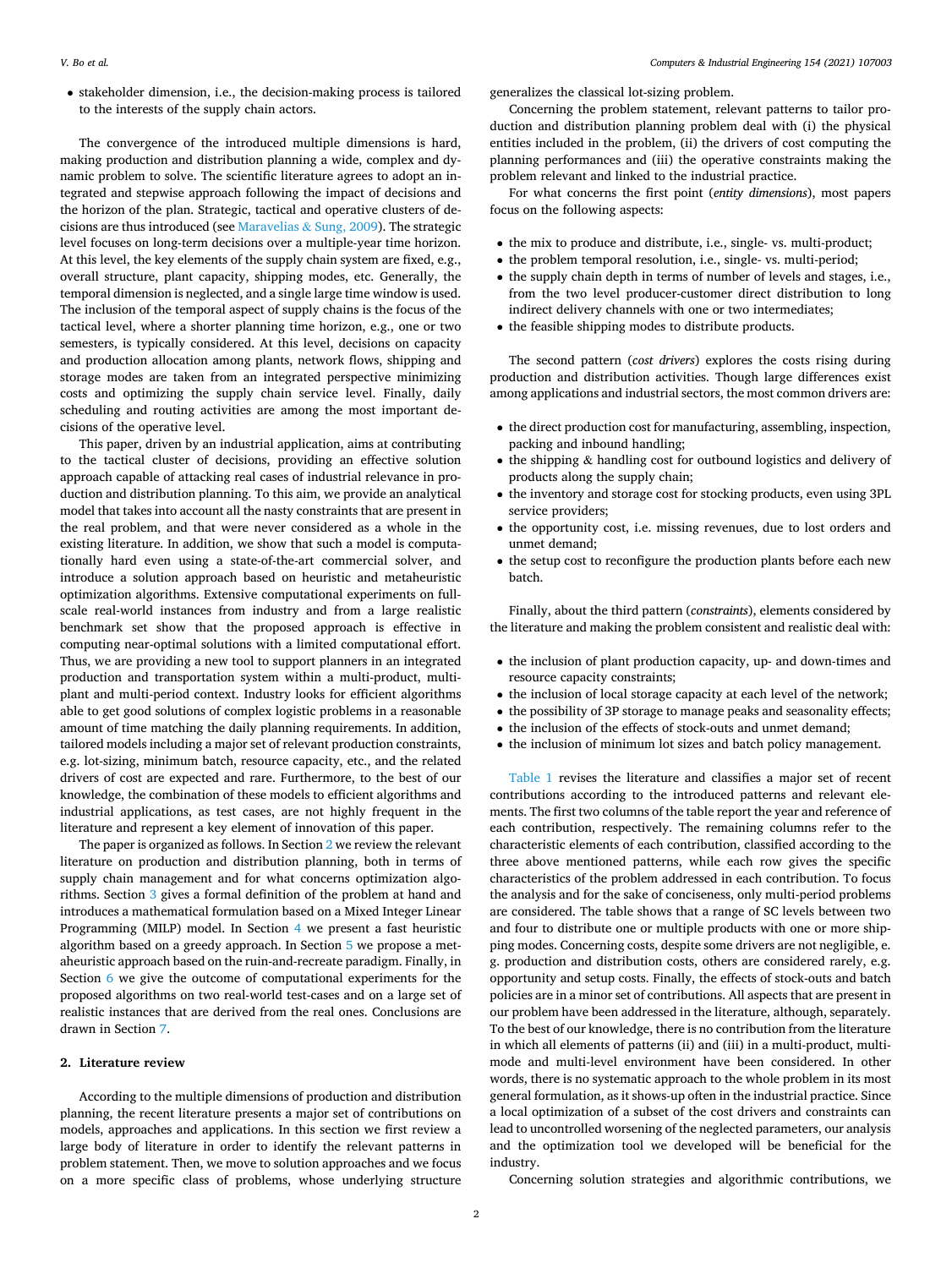#### <span id="page-2-0"></span>**Table 1**

Literature and classification of relevant recent contributions about production and distribution planning problems, where S and M denote *single* and *multi-product*, respectively.

|      |                                | <b>Entity Dimensions</b> |                     |                            | <b>Cost Drivers</b>                       |                                                                                      |                            |                     | Constraints                |                            |                                 |                                   |                         |                                  |
|------|--------------------------------|--------------------------|---------------------|----------------------------|-------------------------------------------|--------------------------------------------------------------------------------------|----------------------------|---------------------|----------------------------|----------------------------|---------------------------------|-----------------------------------|-------------------------|----------------------------------|
|      |                                | Products/<br>Items       | SC<br>levels        | mode                       | Shipping Manufacturing Shipping Inventory | $\&$<br>$% \left\vert \left( \mathcal{A}\right\vert \mathcal{A}\right\vert$ handling |                            | Opportunity<br>cost | Setup<br>costs             | Resource<br>capacity       | Internal<br>storage<br>capacity | $3{\rm P}$<br>storage<br>capacity | Stock-out<br>management | Minimum<br>production<br>batches |
| 2007 | Aliev et al.                   | $\mathbf M$              | 3                   | $\mathbf S$                | $\mathbf X$                               | $\mathbf X$                                                                          | $\mathbf X$                |                     |                            | $\mathbf X$                | $\mathbf X$                     |                                   |                         |                                  |
| 2008 | (2007)<br>Selim et al.         | М                        | 4                   | $\mathbf M$                | $\mathbf X$                               | $\mathbf X$                                                                          | $\mathbf X$                |                     |                            | $\mathbf X$                | $\mathbf X$                     | $\mathbf X$                       |                         |                                  |
| 2012 | (2008)<br>Amorim et al.        | М                        | 3                   | $\boldsymbol{S}$           | X                                         | X                                                                                    |                            |                     | X                          |                            |                                 |                                   |                         | $\mathbf X$                      |
| 2012 | (2012)<br>Manzini (2012)       | М                        | 4                   | $\mathbf M$                | $\mathbf X$                               | X                                                                                    | $\mathbf X$                |                     |                            | $\mathbf X$                | X                               | X                                 |                         |                                  |
| 2016 | Boutarfa et al.                | S                        | $\overline{2}$      | $\mathbf M$                | $\mathbf X$                               | X                                                                                    |                            |                     | $\mathbf X$                | $\mathbf X$                | $\mathbf X$                     |                                   |                         | $\mathbf X$                      |
|      | (2016)                         |                          |                     |                            |                                           |                                                                                      |                            |                     |                            |                            |                                 |                                   |                         |                                  |
| 2016 | Hajghasem and                  | M                        | 3                   | $\mathbf M$                |                                           | X                                                                                    |                            |                     |                            |                            |                                 |                                   |                         |                                  |
| 2017 | Abbas (2016)<br>Chatzikontidou | М                        | 3                   | $\boldsymbol{S}$           | X                                         | X                                                                                    | $\mathbf X$                |                     |                            | $\mathbf X$                | X                               |                                   | $\mathbf X$             |                                  |
|      | et al. (2017)                  |                          |                     |                            |                                           |                                                                                      |                            |                     |                            |                            |                                 |                                   |                         |                                  |
|      | 2017 Devapriya et al.          | S                        | $\mathbf{2}$        | $\boldsymbol{S}$           |                                           | $\mathbf X$                                                                          |                            |                     |                            | $\mathbf X$                |                                 |                                   |                         |                                  |
|      | (2017)                         |                          |                     |                            |                                           |                                                                                      |                            |                     |                            |                            |                                 |                                   |                         |                                  |
|      | 2017 Lai et al. (2017)         | S<br>$\mathbf{M}$        | 3<br>$\overline{2}$ | $\mathbf M$<br>$\mathbf S$ | $\mathbf X$<br>$\mathbf X$                | $\mathbf X$<br>$\mathbf X$                                                           | $\mathbf X$<br>$\mathbf X$ | $\mathbf X$         | $\mathbf X$<br>$\mathbf X$ | $\mathbf X$<br>$\mathbf X$ | X<br>$\mathbf X$                | X                                 |                         | $\boldsymbol{\mathrm{X}}$        |
| 2017 | Wei et al.<br>(2017)           |                          |                     |                            |                                           |                                                                                      |                            |                     |                            |                            |                                 |                                   | $\mathbf X$             |                                  |
| 2018 | Allaoui et al.                 | М                        | 4                   | $\mathbf M$                | $\mathbf X$                               | X                                                                                    |                            |                     | $\mathbf X$                | $\mathbf X$                | X                               |                                   |                         |                                  |
|      | (2018)                         |                          |                     |                            |                                           |                                                                                      |                            |                     |                            |                            |                                 |                                   |                         |                                  |
| 2018 | Bortolini et al.               | М                        | 4                   | $\mathbf M$                | X                                         | X                                                                                    | $\mathbf X$                |                     |                            | $\mathbf X$                | X                               |                                   |                         |                                  |
| 2018 | (2018)<br>Dehghan et al.       | М                        | 4                   | $\mathbf M$                | X                                         | X                                                                                    |                            |                     |                            | $\mathbf X$                | X                               |                                   |                         |                                  |
|      | (2018)                         |                          |                     |                            |                                           |                                                                                      |                            |                     |                            |                            |                                 |                                   |                         |                                  |
| 2018 | Du et al. (2018)               | S                        | 3                   | S                          | $\mathbf X$                               | $\mathbf X$                                                                          | $\mathbf X$                |                     |                            | $\mathbf X$                |                                 |                                   |                         |                                  |
| 2018 | Polo et al.                    | S                        | $\overline{4}$      | $\boldsymbol{S}$           | $\mathbf X$                               | X                                                                                    | $\mathbf X$                | $\mathbf X$         |                            | $\mathbf X$                | X                               | X                                 |                         |                                  |
|      | (2019)                         |                          |                     |                            |                                           |                                                                                      |                            |                     |                            |                            |                                 |                                   |                         |                                  |
| 2018 | Rafiei et al.<br>(2018)        | S                        | 4                   | $\boldsymbol{S}$           | X                                         | $\mathbf X$                                                                          | $\mathbf X$                |                     |                            | $\mathbf X$                | X                               |                                   |                         | $\mathbf X$                      |
| 2019 | Bottani et al.                 | М                        | 3                   | $\boldsymbol{S}$           | $\mathbf X$                               | $\mathbf X$                                                                          |                            |                     |                            | $\mathbf X$                |                                 |                                   |                         |                                  |
|      | (2019)                         |                          |                     |                            |                                           |                                                                                      |                            |                     |                            |                            |                                 |                                   |                         |                                  |
| 2019 | Gambella et al.                | М                        | 4                   | S                          | $\mathbf X$                               | X                                                                                    |                            | $\mathbf X$         |                            | $\mathbf X$                |                                 |                                   |                         | $\mathbf X$                      |
|      | (2019)                         |                          |                     |                            |                                           |                                                                                      |                            |                     |                            |                            |                                 |                                   |                         |                                  |
| 2019 | Han, Lee, et al.<br>(2019)     | М                        | $\mathbf{2}$        | $\boldsymbol{S}$           | X                                         | X                                                                                    |                            |                     | $\mathbf X$                | $\mathbf X$                |                                 |                                   |                         | $\mathbf X$                      |
|      | 2019 Han, Yang, et al.         | S                        | 3                   | S                          | $\mathbf X$                               | $\mathbf X$                                                                          | $\mathbf X$                | $\mathbf X$         |                            | $\mathbf X$                | $\mathbf X$                     |                                   |                         |                                  |
|      | (2019)                         |                          |                     |                            |                                           |                                                                                      |                            |                     |                            |                            |                                 |                                   |                         |                                  |
| 2019 | Rahimi et al.<br>(2019)        | M                        | $\overline{4}$      | S                          | X                                         | $\mathbf X$                                                                          | $\mathbf X$                |                     |                            |                            |                                 |                                   |                         |                                  |

identified the *lot-sizing problem* as the core problem of our topic. Given the amount of an independent demand, the lot-sizing is the problem of deciding which equipment must be used and in which period the production must be performed in order to satisfy the demand, while minimizing the total required cost. It has been addressed for the first time in 1913 in a seminal paper by [Harris \(1913\)](#page-10-0), who introduced the definition of *Economic Order Quantity* (EOQ). The vastness of the possible applications of this problem results evident from its definition; consequently, the number of possible variants is also huge. For these reasons, understanding which is the specific version of the lot-sizing problem that one is dealing with is a crucial task that is, at the same time, not straightforward. The tertiary study proposed by [Glock, Grosse, and Ries \(2014\)](#page-9-0)  results very useful for a first orientation. According to the definitions of this tertiary study, our case can be defined as an extension of the multiitem Capacitated Lot Sizing Problem (CLSP). This problem considers a discretized planning horizon and aims to determine the amount and production level in each period. Typically, a finite capacity bounds the production level in each period, and the problem involves production costs, set up costs, and holding costs. Production costs and holding costs are linear functions of the production level and of the number of product that are stored, respectively; on the contrary, set up costs are fixed cost that occur only when a machine starts or switches the production in some period. In particular, the problem we consider corresponds to a dynamic (demand is not constant) and deterministic (demand is known) variant of the basic problem. The work of [Karimi, Ghomi, and Wilson](#page-10-0) 

[\(2003\)](#page-10-0) is indicated as one of the main reviews about this topic. The single-item version of the problem has been shown to be NP-hard by [Florian, Lenstra, and Rinnooy Kan \(1980\),](#page-9-0) even for the special case in which the demand is constant in every period and there are no holding costs; indeed, in this case, the problem can be reduced to a feasibility checking for a 0–1 equality constrained knapsack problem. Furthermore, the multi-items version of the problem is known to be *strongly* NPhard, as shown by [Chen and Thizy \(1990\);](#page-9-0) in this case, the problem is reduced in pseudo-polynomial time, to the well-known Three Partition Problem.

Due to the complexity of the problem, there are few attempts in the literature that try to make use of an exact algorithm. On the other hand, there are many contributions based on heuristic approaches. According to [\(Karimi et al., 2003\)](#page-10-0), these approaches can be classified into two different categories: common-sense heuristics and mathematical programming-based heuristics. The optimization algorithm that will be introduced in the next sections belongs to the former class. Using the terminology of [\(Karimi et al., 2003](#page-10-0)), it includes both a *period-by-period*  constructive heuristic (see Section [4](#page-5-0)), that builds a feasible solution by considering one demand at a time starting from the first period, and an *improvement* heuristic (see Section [5](#page-5-0)), that improves a given feasible solution. As for the works that also adopt this kind of procedures, in addition to the papers cited in [\(Karimi et al., 2003](#page-10-0)), we also indicate the more recent studies of [Li, Tao, and Wang \(2012\)](#page-10-0) and [Toscano, Ferreira,](#page-10-0)  [and Morabito \(2019\)](#page-10-0). As already mentioned, our problem can be defined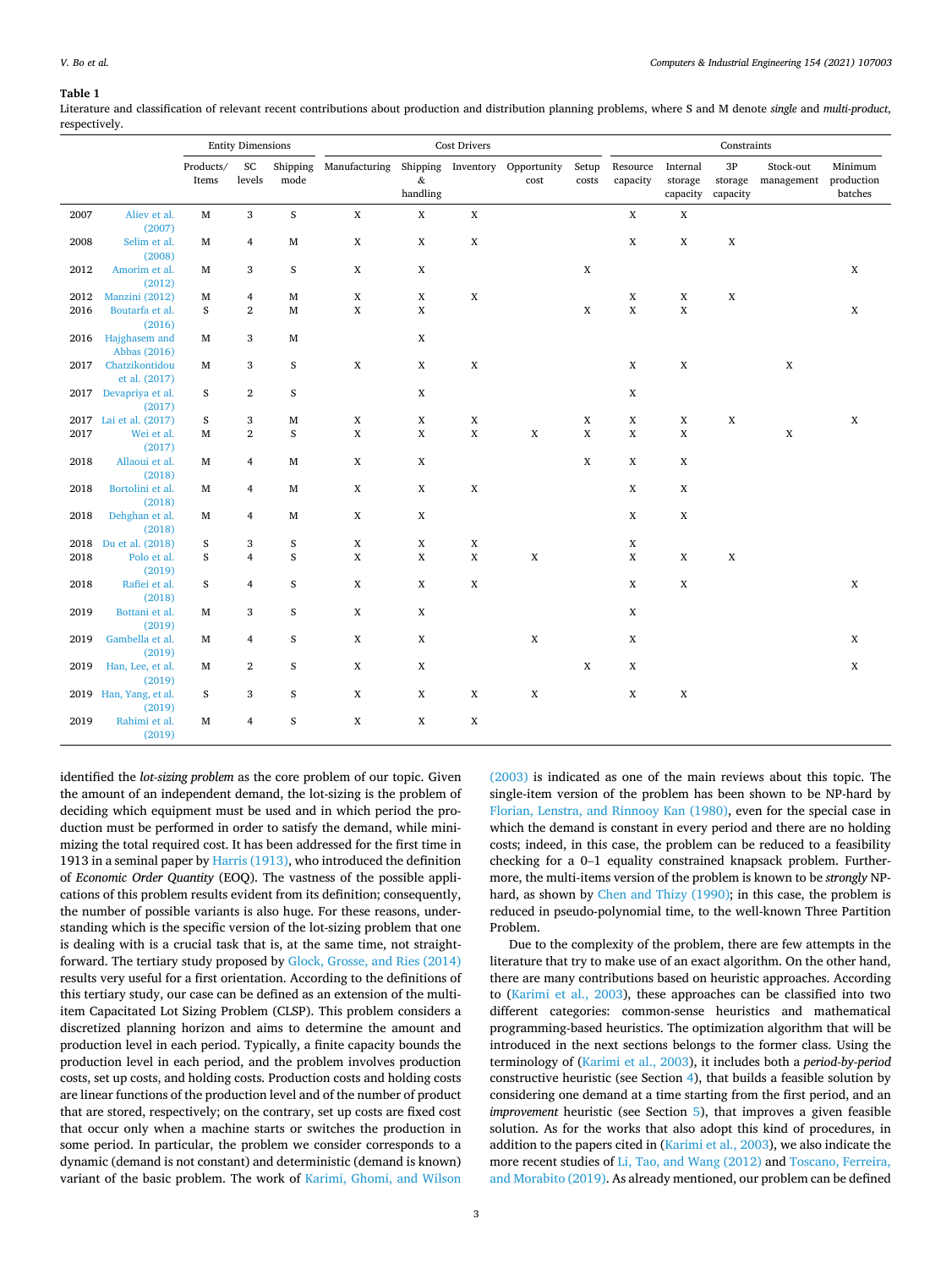<span id="page-3-0"></span>as an extension of the CLSP. Compared with the basic version of the problem, several additional aspects appear in our application, namely: distribution costs (both from the company plants to the customers and from the company plants to external warehouses), setup times, stockout costs, availability of different capacity configurations, and minimum lot size. Most of these aspects appear separately in many papers proposing solution approaches but, to the best of our knowledge, there are no previous studies on problems that simultaneously involve all these aspects. The distribution costs were considered by [Chandra and Fisher](#page-9-0)  [\(1994\),](#page-9-0) who showed that considering the production and the distribution problems in an integrated system leads to better results than solving the two problems separately. [Haq, Vrat, and Kanda \(1991\)](#page-9-0) presented a case study where they formulated an integrated production-inventorydistribution model; similar integrated models were also proposed by [Bhutta, Huq, Frazier, and Mohamed \(2003\)](#page-9-0) and [Jolayemi and Olor](#page-10-0)[unniwo \(2004\).](#page-10-0) In all these cases the authors only provide a mathematical model to describe the problem at hand, without introducing any solution approach. [Rao \(1976\)](#page-10-0) introduced the capacity constraint for a single-item environment and solved the resulting problem using a dynamic programming algorithm. [Rajagopalan and Swaminathan \(2001\)](#page-10-0)  considered the capacity constraint in a multiple item setting; for this problem, a Lagrangian relaxation procedure and two heuristic algorithms were proposed. Setup times were addressed by [Degraeve and](#page-9-0)  [Jans \(2007\)](#page-9-0) who proposed a branch-and-price algorithm, and by [Hindi,](#page-10-0)  [Fleszar, and Charalambous \(2003\),](#page-10-0) who proposed a smoothing heuristic procedure based on the Lagrangian relaxation of the problem. [Aksen,](#page-9-0)  [Altmkemer, and Chand \(2003\)](#page-9-0) addressed the lot-sizing problem with stockouts but where a single product is present. The authors analyzed several structural properties of optimal solutions of the model and, on the basis of these properties, derived a forward recursive dynamic programming algorithm. Finally, different problems including the minimum lot size constraint were addressed using optimization algorithms. [Constantino \(1998\)](#page-9-0) studied the problem from the polyhedral viewpoint, while [Merce and Fontan \(2003\)](#page-10-0) solved the problem using a MILP-based heuristic.

#### **3. Problem statement**

We consider the problem of a company that faces a multi-period demand for the assortment of different products. The demand of each period originates from a set of customers with a geographic distribution, and the products can be obtained from different plants, from which they are shipped to the customers. Plants are equipped with production lines, each one with the capability to produce, in each period, a subset of the products after a suited setup; for each product, there is a minimum production quantity that can be considered. Production consumes resources that can be available at the company, plant or line level. Production lines work according to shift configurations, that define the number of production hours during a period and that can be changed only at the beginning of some periods. Each plant is associated with an internal warehouse, where the production of a period can be stored before it is shipped to a customer at a later period. Each plant can also rent additional space from external warehouses, if needed. The company wants to decide, for each period, the shift configuration of each line and the production level of each product, in order to minimize the total cost, determined by configuration and setup costs for the lines, production, storage and shipment costs for the demands that are satisfied, and penalty costs for the demands that are not satisfied. A formal definition of the problem and a mathematical model are given in what follows.

# *3.1. Sets and variables*

In our formulation we consider the following sets

- $K = \{1, \ldots, K\}$ : set of products;
- $\mathcal{J} = \{1, ..., J\}$ : set of customers;
- $\mathcal{I} = \{1, ..., I\}$ : set of plant;
- $M = \{1, ..., M\}$ : set of lines. Each line *m* is associated with a specific plant  $i(m) \in \mathcal{I}$ , that is, for each plant  $i \in \mathcal{I}$  we define the set of associated lines as *M*(*i*). Compatibility between products and lines is expressed defining, for each product  $k \in \mathcal{K}$ , a set  $C(k)$  of lines that can produce *k*;
- $H(m)$ : set of configurations for each line  $m \in \mathcal{M}$ . Each shift configuration for a line has associated a cost and determines the capacity of the line. Without loss of generality, we assume that a larger cost corresponds to a larger capacity, and that configurations are sorted by increasing cost;
- $\mathcal{F} = \{1, ..., f\}$ : set of product families; each product *k* belongs to one family  $f_k \in \mathcal{F}$ ;
- $\mathcal{T} = \{1, ..., T\}$ : set of time intervals. Set  $\mathcal{T}$  is partitioned into  $\pi$  subsets  $T_1, T_2, \ldots, T_n$ , that are called *multiperiods*. Each multiperiod includes all the time intervals between two consecutive periods in which line configurations can be changed;
- $\mathcal{RP}_i = \{1, \ldots, \mathcal{RP}_i\}$ : set of resources for plant *i*;

and decision variables specified as follows

- $x_{kmt}$  = number of products *k* obtained on line *m* during period *t*  $(k \in \mathcal{K}, m \in C(k), t \in \mathcal{T})$ . These integer variables encode the main decision for the company, that is defining about production over time periods and lines;
- $z_{kit}$  = unsatisfied demand for product *k* at period *t* for customer *j*  $(k \in \mathcal{K}, j \in \mathcal{J}, t \in \mathcal{T})$ . These integer variables define the amount of customers demand that the company does not satisfy;
- $f_{kjit}$  = amount of product *k* shipped from plant *i* to customer *j* at period *t* ( $k \in \mathcal{K}, j \in \mathcal{J}, i \in \mathcal{I}, t \in \mathcal{T}$ ). These integer variables define the way in which customers demand is satisfied by the company;
- $\bullet$   $y_{mlw}$  =
	- { <sup>1</sup> if line *<sup>m</sup>* operates in configuration *<sup>h</sup>* during multiperiod *<sup>v</sup>*
	- 0 otherwise

 $(m \in M, h \in H(m), \nu = 1, ..., \pi).$ 

These binary variables define the shift configuration (working hours) of a line during each multiperiod *v*.

- $w_{kit}$  = amount of product *k* stored in the internal warehouse associated with plant *i* during period  $t$  ( $k \in \mathcal{K}, i \in \mathcal{I}, t \in \mathcal{T}$ );
- $s_{kit}$  = amount of product *k* stored in the external warehouse associated with plant *i* during period *t*; ( $k \in \mathcal{K}, i \in \mathcal{I}, t \in \mathcal{T}$ );
- $\phi_{\text{kit}}$  = amount of product *k* shipped from plant *i* to the associated external warehouse during period  $t$  ( $k \in \mathcal{K}, i \in \mathcal{I}, t \in \mathcal{T}$ );
- $\bullet$   $\alpha_{mft} =$ 1 if line *m* processes at least one product belonging to family *f*

during period *t*0otherwise

 $(m \in \mathcal{M}, f \in \mathcal{F}, t \in \mathcal{T}).$ 

These binary variables are used to denote the product families that are processed on a line during a specific period, and to allocate the associated setup costs.

# *3.2. Cost function*

The total cost to be minimized takes into account different components: the costs for operating the lines, the production and operational costs for the satisfied demands, and the opportunity costs (penalties) for the demands that are not satisfied. In particular, the overall cost is defined as the sum of the following terms

•  $[C^{PR}]$  is the direct production cost, defined as  $C^{PR} = \sum_{k \in \mathbb{Z}}$ <sup>∑</sup> *m*∈ℳ  $\sum_{t \in \mathcal{T}} c_{km}^{PR} x_{kmt}$ , where  $c_{km}^{PR}$  is the cost for producing a unit of product *k* on line *m*;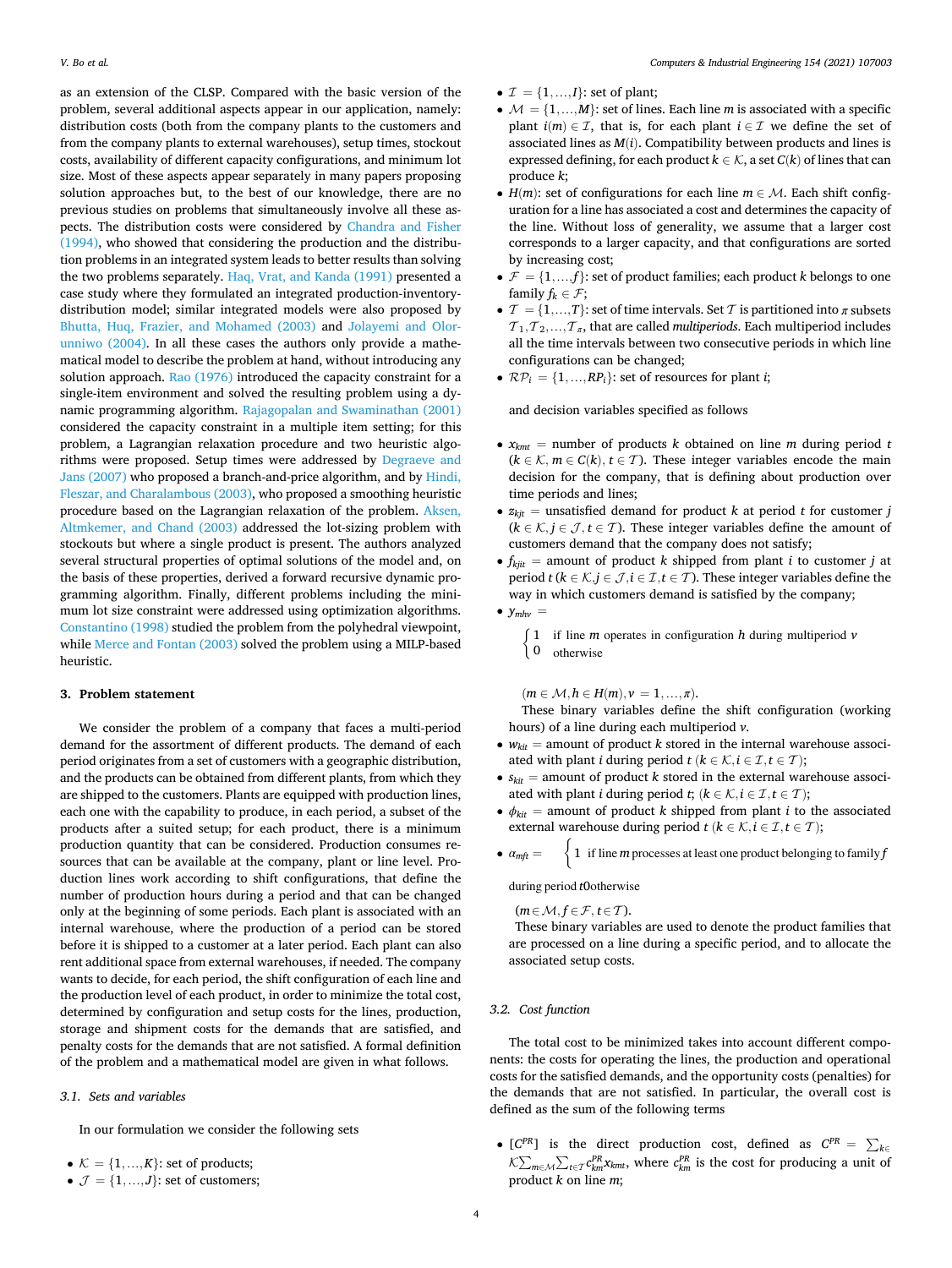- <span id="page-4-0"></span>• [*CNS*] is the opportunity cost for the unsatisfied demand, defined as  $C^{NS} = \sum_{k \in \mathcal{K}}$ ∑ *j*∈  $\sum_{t \in \mathcal{T}} c_{kt}^{NS} z_{kjt}$ , where  $c_{kt}^{NS}$  is the opportunity cost for the unsatisfied demand of a unit of product *k* at period *t*;
- $[C^{TC}]$  is the shipping cost to the customers, defined as  $C^{TC}$  = *k*∈ ∑ *j*∈ ∑ *i*∈ℐ  $\sum_{t \in \mathcal{T}} c_{kji}^{TC} f_{kjit}^{C}$  where  $c_{kji}^{TC}$  is the shipping cost for a unit of product *k* to customer *j* from plant *i* or from an internal/external warehouse associated with the plant;
- $[C^{DC}]$  is the configuration cost for the product lines, defined as  $C^{DC}$  = *m*∈ℳ ∑  $h \in H(m) \sum_{\nu=1}^{\pi}$  $|T_v| c_{mh}^{DC} y_{mhw}$ , where  $c_{mh}^{DC}$  is the shift cost for line *m* in configuration *h*;
- $[C^{SI}]$  is the storage cost in the internal warehouses, defined as  $C^{SI}$  = *k*∈ ∑ *i*∈ℐ  $\sum_{t \in \mathcal{T}} c_{ki}^{SI} w_{kit}$ , where  $c_{ki}^{SI}$  is the storage cost for a unit of product *k* in the internal warehouses at plant *i*;
- $[C^{SE}]$  is the storage cost in the external warehouses, defined as  $C^{SE}$  = *k*∈ ∑ *i*∈ℐ  $\sum_{t \in \mathcal{T}} c_{kt}^{SE} w_{kit}$ , where  $c_{kt}^{SE}$  is the storage cost for a unit of product *k* in the external warehouses at plant *i*;
- $[C^{SU}]$  is the setup cost, defined as  $C^{SU} = \sum_{m \in \mathcal{M}}$ ∑ *f*∈ℱ  $\sum_{t \in \mathcal{T}} c_m^{SU} a_{mft}$ where  $c_m^{SU}$  is the cost for a setup on line *m*.
- [*CTE*] is the shipping cost to the external warehouses, defined as  $C^{TE} = \sum_{k \in \mathcal{K}}$ ∑ *i*∈ℐ  $\sum_{t \in \mathcal{T}} c_{ki}^{TE} \phi_{kit}$ , where  $c_{kt}^{TE}$  is the shipping cost for a unit of product *k* to the external warehouses at plant *i*.

## *3.3. Constraints*

The production schedule is subject to several different constraints, that we present grouped according to their meaning and structure.

## **Demand**

$$
\sum_{i\in\mathcal{I}} f_{kji} + z_{kji} = d_{kji} \qquad k\in\mathcal{K}, j\in\mathcal{J}, t\in\mathcal{T}
$$
 (1)

These constraints impose that the demand is either satisfied by shipping the required amount of products from some plant, or it is canceled and computed as missed demand. The demand is expressed in terms of an order *dkjt* for a product *k* to be delivered at customer *j* in time period *t*. Observe that we allow solutions where a customer is served by shipping products from different plants.

## **Lot-sizing balancing constraints**

$$
\sum_{m \in M(i)} x_{kmt} + s_{ki,t-1} + w_{ki,t-1} = \sum_{j \in \mathcal{J}} f_{kjit} + s_{kit} + w_{kit} \qquad k \in \mathcal{K}, i \in \mathcal{I}, t \in \mathcal{T} \quad (2)
$$

$$
\sum_{k \in \mathcal{K}} w_{ki} \le W_i \qquad i \in \mathcal{I}, t \in \mathcal{T}
$$
 (3)

These constraints generalize the classical lot-sizing formulation to the case of multiple products, plants and warehouses. Constraints (2) impose, for each product, plant, and period, a balance between the availability of the product, given by the production and the stocked quantities, and the stocked quantities at the end of the period plus the quantity that is shipped to customers. Constraints (3) define, for each plant and period, the available capacity  $W_i$  of the internal warehouse associated with the plant. Note that there is no similar constraint for external warehouses, as we assume they have unbounded capacities.

## **Resources**

$$
\sum_{k\in\mathcal{K}}\tau_{km}x_{kmt}+\sum_{f\in\mathcal{F}}f_{m}^{SU}\alpha_{mft}\leq \sum_{h\in H(m)}Q_{mh}y_{mhv} \qquad m\in\mathcal{M}, v=1,\ldots,\pi, t\in\mathcal{T}_{v} \quad (4)
$$

$$
\sum_{h \in H(m)} y_{mhv} = 1 \qquad m \in \mathcal{M}, v = 1, ..., \pi
$$
 (5)

$$
\sum_{k \in \mathcal{K}} \sum_{m \in M(i)} b_{kmr}^P x_{kml} \leq B_{irt}^P \qquad i \in \mathcal{I}, r \in \mathcal{RP}_i, t \in \mathcal{T}
$$
 (6)

These constraints limit the use of available lines and resources according to their availabilities.

Constraints (4) impose an upper bound on the maximum working time for each line *m* in each period *t*. Indeed, the working time of the line is determined by the production times *τkm* for each product *k* obtained on the line plus the total setup time, which is equal to  $t_m^{SU}$  for each different family that is produced. The right-hand-side gives the availability of the line, where each coefficient *Qmh* represents the available working time for line *m* and shift configuration *h*. These constraints are paired with constraints (5) that impose to select exactly one shift configuration for each line and multiperiod. Finally, constraints (6) describe the consumption of resources available at the plant level and impose, for each plant, resource and period, that the amount of resource used cannot exceed the availability. In these constraints, each  $b_{kmr}^P$  is the amount of resource *r* used by line *m* to produce one product of type *k*, while  $B_{int}^p$ denotes the availability of resource *r* at plant *i* during time period *t*. In a similar way, it is possible to express the constraints (if any) that regulate the consumption of resources that are available at the line or company level.

#### **Setup, minimum production**

$$
\sum_{k \in \mathcal{K}: f_k = f} x_{km} \leq BIGM \alpha_{mft} \qquad m \in \mathcal{M}, t \in \mathcal{T}, f \in \mathcal{F}
$$
 (7)

$$
(x_{kmt} = 0) \quad \vee \quad (x_{kmt} \ge \rho_{kmt}) \qquad k \in \mathcal{K}, m \in \mathcal{M}, t \in \mathcal{T}
$$
 (8)

Constraints (7) model the setup that incurs for each additional line, period and product family. In these constraints, *BIGM* is a large enough constant that is used to model the logical implication forcing an *α* variable to take value 1 in case some products belonging to a certain family are produced. Observe that we consider a planning problem, thus we do not model the specific setup time and cost as a function of the production sequence, and adopt instead average values for setup times and costs. Logical constraints (8) impose that, for each product, line, and period, either there is at least a minimum production level *ρkmt* of the product, or there is no production at all for that product.

#### **Shipment to external warehouses**

$$
\phi_{ki} \geq s_{ki} - s_{ki,t-1} \qquad k \in \mathcal{K}, i \in \mathcal{I}, t \in \mathcal{T}
$$
\n
$$
(9)
$$

Finally, constraints (9) model the flow of products to the external warehouses, for each product, plant and period. In particular, a positive value for a  $\phi$  variable corresponds to some increase in the number of products that stocked in an external warehouse.

**Mathematical formulation** Finally the overall Mixed Integer Formulation reads

$$
\min C^{PR} + C^{NS} + C^{DC} + C^{SI} + C^{SE} + C^{TE} + C^{TC} + C^{SU} \tag{10}
$$

$$
(1) - (9)
$$
  
\n
$$
f_{kji} \geq 0 \qquad k \in \mathcal{K}, j \in \mathcal{J}, i \in \mathcal{I}, t \in \mathcal{T}
$$
\n
$$
(11)
$$

$$
z_{kj} \geq 0 \qquad k \in \mathcal{K}, j \in \mathcal{J}, t \in \mathcal{T} \tag{12}
$$

$$
x_{kmt} \geq 0 \qquad k \in \mathcal{K}, m \in C(k), t \in \mathcal{T}
$$
\n
$$
(13)
$$

$$
w_{ki} \geqslant 0 \qquad k \in \mathcal{K}, i \in \mathcal{I}, t \in \mathcal{T} \tag{14}
$$

$$
s_{\text{kit}} \geq 0 \qquad k \in \mathcal{K}, i \in \mathcal{I}, t \in \mathcal{T} \tag{15}
$$

$$
y_{mhv} \in \{0, 1\} \qquad m \in M, h \in H(i), v = 1, ..., \pi
$$
 (16)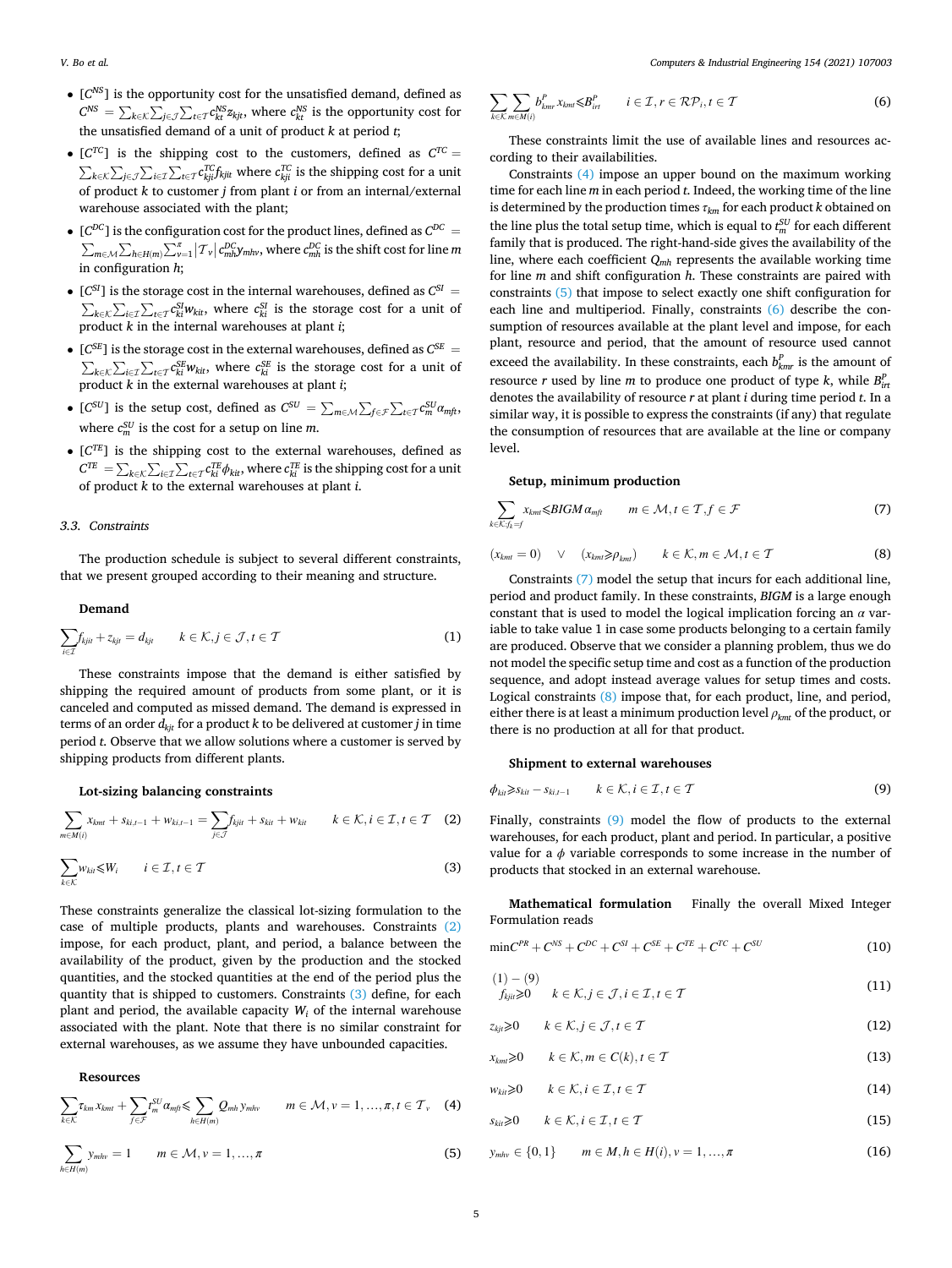<span id="page-5-0"></span>
$$
\alpha_{mft} \in \{0, 1\} \qquad m \in M, f \in \mathcal{F}, t \in \mathcal{T} \tag{17}
$$

$$
\phi_{\text{kii}} \geq 0 \qquad k \in \mathcal{K}, i \in \mathcal{I}, t \in \mathcal{T} \tag{18}
$$

where the objective function  $(10)$  is the sum of the costs, all variables associated with physical quantities are defined as continuous nonnegative, and activation variables associated with line configurations and setups are binary.

The model has a polynomial number of variables and constraints. Note that constraints  $(8)$  are not linear, in that they model a disjunctive argument. However, it is well known that they can be rewritten in an equivalent form that is linear with respect to the decision variables. This requires the addition to the model of binary variables and *BIGM* coefficients, possibly leading to formulations that have a weak linear programming relaxation.

## **4. A constructive algorithm**

In this section, we present an iterative constructive heuristic that is used to produce a feasible solution for the problem. As the manual methods proceed in a similar way, the quality of the solution provided by the practitioners is close to the value of this solution, and it is quite easy for the practitioners to understand the reasoning driving the algorithmic design. The feasible solution may be used as a starting point for the metaheuristic algorithm that we describe in the next section.

Our algorithm has a *primal* nature, in that it starts with a feasible solution and maintains feasibility at each iteration. Initially, no production takes place and each line operates in each multiperiod according to the configuration having minimum cost. Then, the algorithm considers one demand at a time, and determines the best policy for the current demand, according to a greedy strategy. For the current demand, the algorithm determines the "best" line and the time period in which production must take place, the amount of products to be produced, and updates the production schedule accordingly. In case some change of configuration is required, the new configuration is maintained for all time periods of the multiperiod.

Remind that each demand has associated a product, a customer, and a time period. Demands are initially sorted by increasing time period, breaking ties according to the type of product and by the customer. Let *k, j* and *t* denote the product, the customer and the period, respectively, associated with the current demand. Then, the algorithm considers all lines  $m \in C(k)$  that are compatible with products of type  $k$  and all time periods  $\tau \leq t$ . For each pair  $(m, \tau)$  the algorithm determines the associated *production level*, i.e., the maximum amount *e*(*kmτ*) of product *k* that can be produced for satisfying the current order. The total cost for a pair (*m, τ*) is determined by

- the direct production cost;
- the shipping cost to the customer;
- possibly, the setup cost;
- possibly, the cost for changing configuration;
- possibly, the storage cost and the shipping cost to external warehouses.

The first two costs are related to production and shipping of the products, respectively. The setup cost is incurred only in case no product belonging to family  $f_k$  is scheduled on line  $m$  in time period  $\tau$ . As to the configuration cost, the algorithm takes into account only the incremental cost that is incurred when the configuration for line *m* has to be increased to the next step thus allowing additional capacity. In the score computation, only a fraction of this additional cost is taken into account, the value of the fraction being a parameter that will be denoted by Λ and will be described later. Finally, storage costs are considered in case *τ < t*, and may be associated with costs for shipping products to an external warehouse in case not all products can be stored in the internal warehouse in all the time interval  $[\tau, t]$ .

Due to the imposed constraints, e.g., the capacity of the line or the minimum amount of production on the line, the production level varies for each pair  $(m, \tau)$ . Thus, to have a meaningful comparison, the algorithm scores each pair  $(m, \tau)$  according to the cost per unit of product, i. e., it divides the total cost by the production level *e*(*kmτ*), and selects the pair  $(\overline{m}, \overline{t})$  with minimum score. If no line can produce product *k* in any time period *τ*⩽*t*, or the cost per unit of product is larger than the cost cost related to the out-of-stock of product *k*, the current demand is refused.

In case  $e(k\overline{m}\overline{t}) < d_{kit}$  the algorithm defines a new (dummy) order with demand  $d'_{kjt} = d_{kjt} - e(k\overline{m}\overline{t})$  and iterate the process. Note that the requirement on the minimum production (constraints  $(8)$ ) may impose a production that is strictly larger than  $d_{kit}$ . In this case, some units of product have to be stored in the warehouse and used in some subsequent time period (the associated storage costs being not taken into account in this phase).

The pseudo-code of the algorithm is given below:

**Algorithm Greedy:** 

sort the demands by nondecreasing time interval, breaking ties by product and by customer;

**for each** demand **do** 

determine the "best" line  $\overline{m}$ , period  $\overline{t}$  and production level  $e(k\overline{m}\overline{t})$ ; produce  $e(k\overline{m}t)$  units of product *k* on line  $\overline{m}$  in period  $\overline{t}$ ; possibly update the configuration of line  $\overline{m}$  in the multiperiod containing  $\overline{t}$ ; **if**  $e(k\overline{m}\overline{t}) < d_{kjt}$  **then** iterate with a new demand  $d'_{kjt} = d_{kjt} - e(k\overline{m}\overline{t})$ ; **if**  $e(k\overline{m}\overline{t}) > d_{kjt}$  **then** store  $e(k\overline{m}\overline{t}) - d_{kjt}$  units of product *k* in the warehouse associated with the plant  $i(\overline{m})$ ; **end for** 

## **5. A metaheuristic approach**

Preliminary computational experiments showed that the constructive heuristic of Section 4 is very fast but may produce solutions in which the use of some lines is not fully optimized. Thus, we developed a metaheuristic approach that is based on the ruin-and-recreate paradigm (see, [Schrimpf, Schneider, Stamm-Wilmbrandt,](#page-10-0) & Dueck, 2016). The idea of a ruin-and-recreate algorithm is to determine feasible solutions by (i) destroying a considerable part of a feasible solution (*ruin* phase), and (ii) applying a rebuilding procedure (*recreate* phase) to complete the solution.

In our algorithm, the initial solution is produced by the constructive heuristic, and three different procedures are used to destroy the solution:

- 1. remove all production associated with a given line in a given multiperiod;
- 2. remove all production associated with a given product in all time periods;
- 3. remove all production associated with a given line in all time periods.

The first ruin procedure is used to repair situations in which the configuration of the line is not optimized in the first periods of a multiperiod. Typically this happens when a change of configuration is incurred at some intermediate period of the multiperiod, preventing all previous time intervals to take advantage of the increased capacity of the line. The procedure considers one pair (line *m*, multiperiod *v*) at a time, removes all the production of line *m* in multiperiod *v*, and repairs the solution through multiple runs of the constructive procedure of Section 4. In particular, at each run we guess the configuration for the line *m* in multiperiod *v*, and try to reschedule all the demands that are unsatisfied (either unscheduled in the initial solution or removed by the ruin phase) without changing configuration of the lines. The best solution found is used to replace the incumbent, in case it produces some improvement.

The second ruin procedure considers one product *k* at a time, removes the production of product *k* from all lines and periods, and reschedules unsatisfied demands by applying again the constructive heuristic (without changing the configuration of the lines).

Similarly, the third ruin procedure considers each line *m* at a time,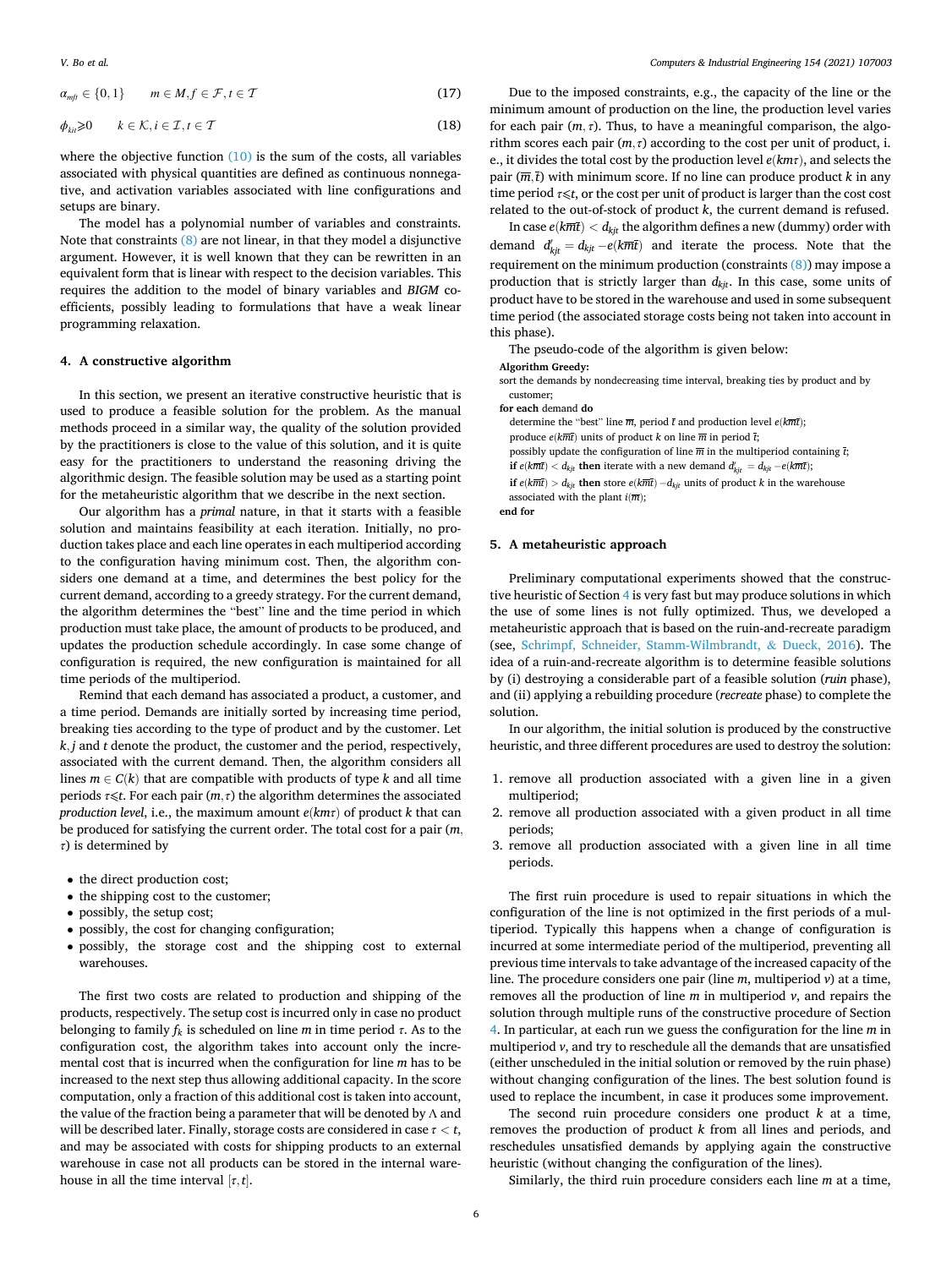#### *Computers & Industrial Engineering 154 (2021) 107003*

# <span id="page-6-0"></span>**Table 2**

| Main characteristics of the real-world test-cases. |  |  |  |
|----------------------------------------------------|--|--|--|
|                                                    |  |  |  |

|                      | الصورا<br>∪ | $\tau$<br>w | 271<br>ı | M         | H              | $\tau$     | $\tau$<br>. .              | $^{\prime\prime}$    | $100^{\circ}$<br>,U |
|----------------------|-------------|-------------|----------|-----------|----------------|------------|----------------------------|----------------------|---------------------|
| $\overline{1}$<br>л. | 887<br>541  |             |          | -40<br>31 | $\overline{a}$ | 160<br>152 | $\overline{a}$<br>ℸ∸<br>52 | . .<br>. .<br>$\sim$ | 27,760<br>26,024    |

removes all the production on the current line, and reschedules unsatisfied demands using the constructive heuristic (without changing the configuration of the lines).

It should be noted that, in all cases, the repair phase is obtained running the constructive procedure of Section [4](#page-5-0) to a restricted problem in which the configuration of all lines in all multiperiods is fixed. For this reason, configuration costs are not taken into account in this phase.

The pseudo-code of the metaheuristic algorithm is as follows:

#### **Algorithm Ruin-and-Recreate:**

| determine an initial feasible solution using Algorithm Greedy;                                                                                                                                                                    |
|-----------------------------------------------------------------------------------------------------------------------------------------------------------------------------------------------------------------------------------|
| repeat                                                                                                                                                                                                                            |
| for each line $m$ and multiperiod $v$ do                                                                                                                                                                                          |
| remove all production on line $m$ during multiperiod $v$ ;                                                                                                                                                                        |
| for each configuration $h \in H(m)$ :                                                                                                                                                                                             |
| set configuration $h$ for line $m$ in multiperiod $v$ ;                                                                                                                                                                           |
| schedule unsatisfied demands without changing the configuration of the lines;                                                                                                                                                     |
| possibly update the incumbent;                                                                                                                                                                                                    |
| end for                                                                                                                                                                                                                           |
| end for                                                                                                                                                                                                                           |
| for each product $k$ do                                                                                                                                                                                                           |
| remove all production of type $k$ ;                                                                                                                                                                                               |
| schedule unsatisfied demands without changing the configuration of the lines;                                                                                                                                                     |
| possibly update the store the incumbent;                                                                                                                                                                                          |
| end for                                                                                                                                                                                                                           |
| for each line m do                                                                                                                                                                                                                |
| remove all production on line m;                                                                                                                                                                                                  |
| schedule unsatisfied demands without changing the configuration of the lines;                                                                                                                                                     |
| possibly update the store the incumbent;                                                                                                                                                                                          |
| end for                                                                                                                                                                                                                           |
| until (stopping conditions)                                                                                                                                                                                                       |
|                                                                                                                                                                                                                                   |
| $\mathbf{r}$ , and the contract of the contract of the contract of the contract of the contract of the contract of the contract of the contract of the contract of the contract of the contract of the contract of the contract o |

In our implementation, the algorithm is halted after a maximum number *IterNum* of iterations or when an iteration with no improvement is encountered.

Our overall solution approach is then based on an accurate integration of a constructive heuristic within an iterative ruin-and-recreate framework. None of the two components of our approach are in principle of particular novelty, however:

- the careful design of the constructive heuristic, which is capable of considering all the different and conflicting objectives and constraints of the problem at study,
- the non-trivial integration within the ruin-and-recreate framework,
- and the set-up of the overall algorithm, discussed in further detail in the next section,

result in an innovative approach to a very large optimization problem, that was never attempted successfully in the related literature.

#### **6. Computational experiments**

In this section, we evaluate the computational performance of our approach on a set of real and realistic instances derived from two industrial problems in the food and beverage industry. The objective of our experiments is threefold:

- first, we want to tune the algorithm parameters and assess the performance of the two steps of our approach, in terms of solution quality and computing time;
- second, we want to compare the overall performance of our approach with the direct solution of mathematical model  $(10)$ – $(18)$  through a state-of-the-art MILP solver;
- and finally, we are interested in analyzing the structure of the obtained solutions for the industrial problems in both the original case and under some realistic business scenarios.

**Real-world test-cases.** We considered two real case studies, denoted as A and B in the following, that describe real-world situations arising from the food industry. In these instances, the demand to be satisfied is specified in terms of *orders*, where an order is given by a request for an amount  $d_{kit}$  of product  $k$  by customer  $j$  at period  $t$ .

The first case study comes from a Food&Beverage company, operating mainly on the Italian market. Demand is highly seasonal and influenced by climatic conditions during hot summer seasons. The production process is based on high-productivity lines, possibly requiring production stability because product changes heavily influence efficiency and scraps (to bring the line to speed). In this application, shipping costs have a relevant economical impact, mainly on the "less profitable" products, that are manufactured in 6 plants, located in Italy and focused on the national market. Foreign markets are served only from the main plant, where also the most profitable and complex products are produced. Indeed, this plant has the largest production capacity, and is capable to manage the widest production mix. In this company, supply chain planning is currently organized into 2 different levels of responsibility, namely corporate planning and plant planning, possibly yielding to some inefficiency; the proposed approach allows an integrated solution of these two phases, and may produce considerable savings.

Case B is a global food/bakery company. Demand is less seasonal than in the previous case and is mainly influenced by the trends in lifestyle. The production process starts with semi-finished items produced in batches, that are transformed and packaged in lines. In this case, changeovers and setup operations considerably impact on manufacturing, as specific cleaning procedures need to be carried out in the shop-floor to eliminate potential allergenic contaminations. Despite operations are distributed into 9 different plants, focused on specific finished product categories, some of the high-volume items can be manufactured in alternative plants, to serve market demand in a more efficient way. Batch manufacturing of the semi-finished items is centralized in a few facilities, and the products are then distributed to the other manufacturing plants. In both cases, the planning managers have also to take into account all the issues connected to product shelflife.

Table 2 reports the main characteristics of the two test-cases, expressed in terms of number of products ( $|K|$ ), customers ( $|J|$ ), plants ( $|\mathcal{I}|$ ), lines ( $|\mathcal{M}|$ ), different shift configurations ( $|\mathcal{H}|$ ), product families ( $|\mathcal{F}|$ ), time periods ( $|\mathcal{T}|$ ) and multiperiods ( $|\pi|$ ). Finally, the last column

| Table 3                                                |
|--------------------------------------------------------|
| Effect of parameter $\Lambda$ on real-world instances. |

| fect of parameter $\Lambda$ on real-world instances. |        |        |        |        |        |        |  |  |  |
|------------------------------------------------------|--------|--------|--------|--------|--------|--------|--|--|--|
| 0.00                                                 | 0.05   | 0.10   | 0.20   | 0.30   | 0.40   | 0.50   |  |  |  |
| 119.15                                               | 118.43 | 118.17 | 118.29 | 119.57 | 120.09 | 122.62 |  |  |  |
| 263.44                                               | 252.66 | 248.13 | 255.64 | 265.97 | 280.48 | 288.84 |  |  |  |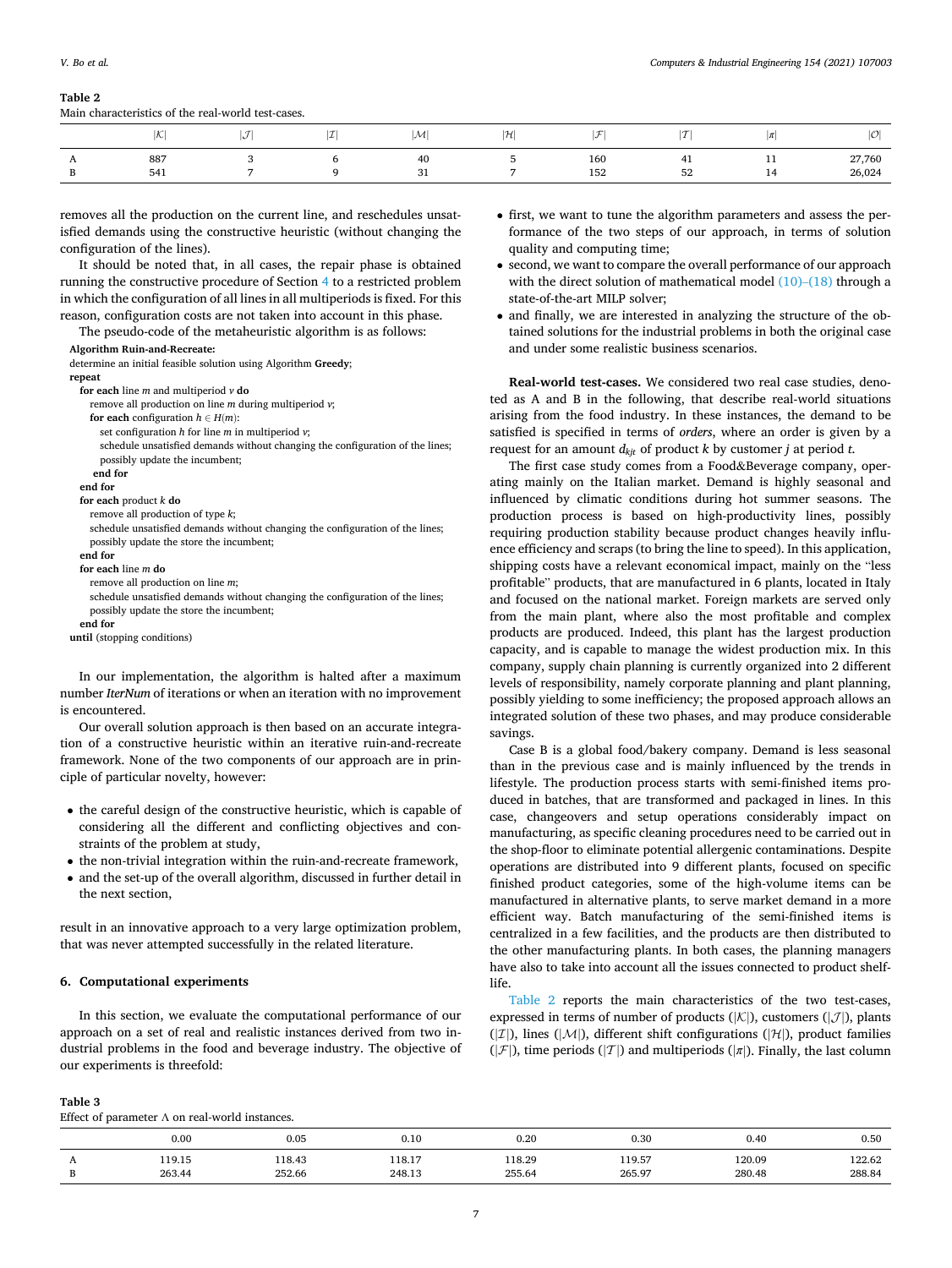<span id="page-7-0"></span>

**Fig. 1.** Cost of a solution as a function of the computing time for subsequent iterations of Local Search.

| Table 4                                                                      |
|------------------------------------------------------------------------------|
| Comparison of the percentage optimality gap obtained by our algorithm (HEUR) |
| and CPLEX.                                                                   |

|         |                |             | A     |             | B      |
|---------|----------------|-------------|-------|-------------|--------|
| Type    | Problem        | <b>HEUR</b> | CPLEX | <b>HEUR</b> | CPLEX  |
|         |                | 12.92       | 9.11  | 15.98       | 16.16  |
| Similar | 1              | 13.08       | 10.45 | 16.65       | 16.18  |
|         | $\overline{2}$ | 12.88       | 11.04 | 16.34       | 12.22  |
|         | 3              | 12.79       | 10.20 | 16.78       | 15.07  |
|         | 4              | 13.06       | 11.80 | 16.17       | 15.38  |
|         | 5              | 12.82       | 9.35  | 16.33       | 17.85  |
|         | 6              | 13.08       | 12.78 | 16.51       | 14.04  |
|         | 7              | 12.95       | 10.66 | 16.68       | 16.47  |
|         | 8              | 13.16       | 14.45 | 16.39       | 19.58  |
|         | 9              | 13.19       | 10.12 | 16.38       | 13.87  |
|         | 10             | 12.88       | 10.87 | 16.27       | 15.35  |
| Varied  | 1              | 13.02       | 10.88 | 16.40       | *19.93 |
|         | $\overline{2}$ | 13.10       | 12.26 | 16.45       | 16.30  |
|         | 3              | 13.59       | 11.18 | 16.86       | 15.75  |
|         | 4              | 13.41       | 10.09 | 15.93       | 13.96  |
|         | 5              | 13.26       | 10.28 | 16.24       | 15.74  |
|         | 6              | 13.32       | 26.51 | 16.36       | 16.34  |
|         | 7              | 13.40       | 12.40 | 17.04       | 14.36  |
|         | 8              | 12.81       | 11.89 | 16.48       | 15.77  |
|         | 9              | 13.40       | 9.41  | 16.94       | 13.96  |
|         | 10             | 12.45       | 9.65  | 16.81       | 13.31  |

 $(|\mathcal{O}|)$  gives the total number of orders that have to be satisfied.

**Realistic instances.** Starting from the two real-world test-cases, we produced an additional benchmark of 80 *realistic* instances. The realistic instances were obtained by a random perturbation of the original input data. In particular, for each real-world test-case, we generated:

- 10 *similar* instances in which the demand of each order  $d_{kji}$  has been replaced by a demand in the range  $[0.9d_{kjt}, 1.1d_{kjt}]$ ;
- 10 *varied* instances in which the demand of each order  $d_{kji}$  has been replaced by a demand in the range [0*.*7*dkjt,*1*.*3*dkjt*].

All the remaining input parameters were left unchanged.

**Experimental setting.** All procedures were implemented in C++ and all experiments were performed on a computer equipped with a 3.20 GHz Intel Core I7 processor and 64 GB of RAM. Our algorithm is sequential in nature and cannot take advantage of the parallelism of our hardware. However, considering the orders according to different sortings produces different solutions. Thus, we implemented a parallel version of the algorithm in which 4 threads are used, each running the same algorithm on the same input, but with a different sequence for processing the orders. Then, the best of the four solutions is returned to the user. Preliminary experiments in which orders are considered according to (common-sense) deterministic rules produced solutions of the same quality as using random sortings.

## *6.1. Parameter tuning*

Our solution approach includes 2 main parameters:

- Parameter Λ, which defines the fraction of additional cost for the activation of a shift configuration that is allocated to the current order;
- Parameter *IterNum*, which determines the number of iterations of local search to be performed after the first phase of the algorithm.

We performed the tuning of our algorithm on the original instances using 7 different values for Λ, namely 0*.*00*,* 0*.*05*,* 0*.*10*,* 0*.*20*,* 0*.*30*,* 0*.*40 and 0*.*50. Our first order of business was to determine the best values of parameter Λ for the two real-world test-cases. To this aim, we considered only the values of the solutions produced by the algorithm, without considering the computing time. [Table 3](#page-6-0) reports the total cost for different values of  $\Lambda$  and gives the best solution found by the 4-threads algorithm after the execution of the constructive algorithm and one iteration of Local Search. All entries in the table are given in M€, as the tactical nature of the problem, spanning over one year or alike, makes the solution cost very large. It is worth underlining that parameter  $\Lambda$  is used during the first phase of the algorithm only; thus, there would not be any additional information in considering more than one iteration of local search.

Results in [Table 3](#page-6-0) suggest that  $\Lambda = 0.10$  is the best value for the two real-world test-cases. For the first instance, while the average solution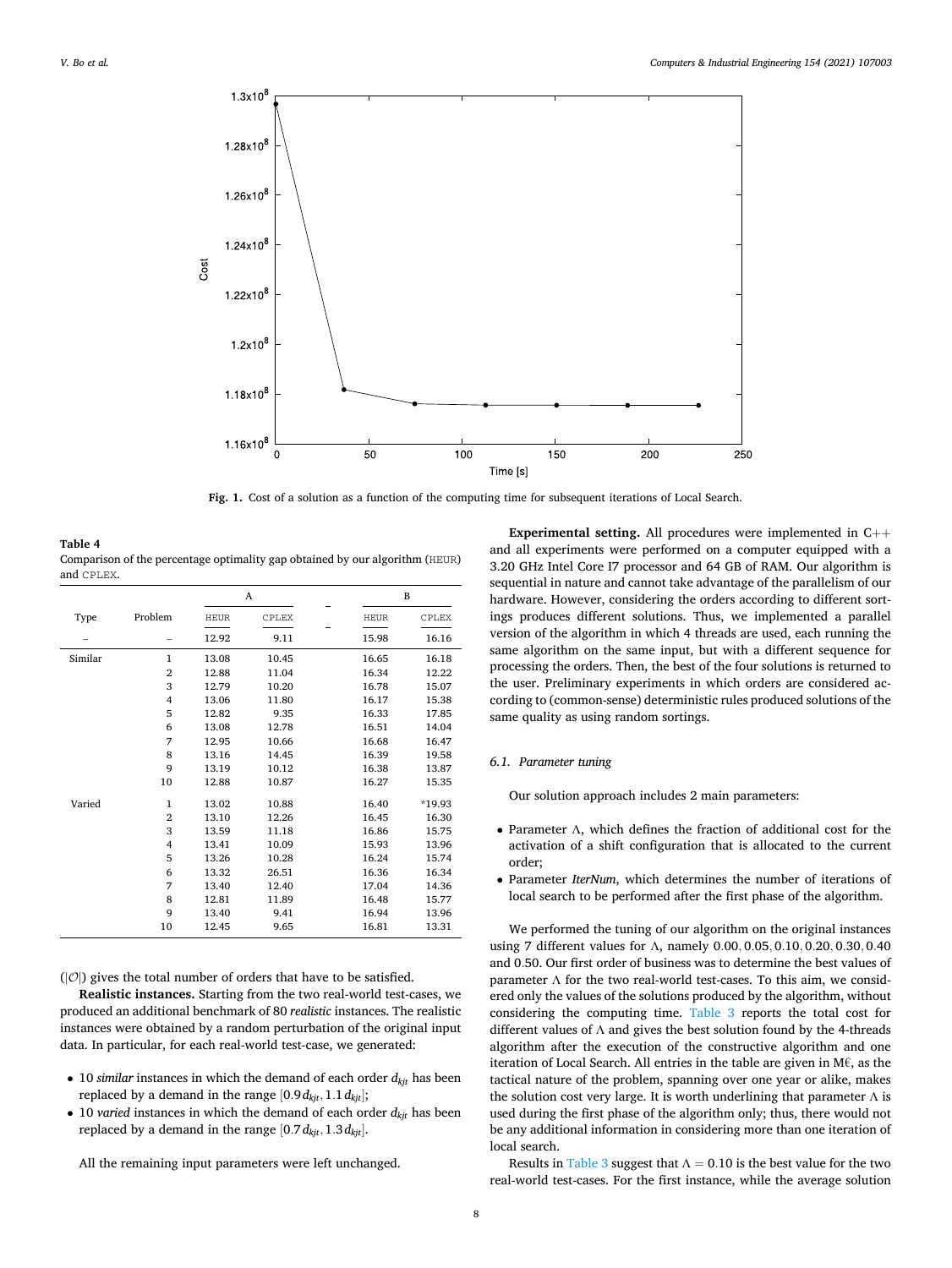

value (for the considered values of the parameter) is equal to 119.47, using  $\Lambda = 0.10$  produces a solution with value 118.17, with a saving equal to 1.09%. In the second case, the saving is more relevant and is equal to 6.37%.

As to the second parameter, we performed the following experiment. We considered instance A and run the algorithm for a (potentially very large) number of iterations, halting the procedure when no improvement is obtained after the last iteration of local search. [Fig. 1](#page-7-0) reports the cost of the best solution found as a function of the computing time. The first point of the curve corresponds to the solution at the end of the first phase, while each subsequent point is the solution cost obtained after an additional iteration of the local search. As most of the computing time is spent in the local search phase, the computational effort grows almost linearly with the number of local search iterations. The picture shows that the first two iterations of the local search are very effective in reducing the solution cost, the associated cost reduction being around 9%. On the other hand, while subsequent iterations have a marginal effect. Thus, we set the second parameter *IterNum* to 2 in our experiments.

For all the results reported in the remainder of the paper, the computational time with this configuration of the algorithm is approximately 90 s, for instance A, and 160 s, for instance B.

## *6.2. Comparison with MIP*

In this section, we compare the performances of our algorithm (in its best configuration, as described in the previous section) with those of a general-purpose commercial MILP solver. To this aim, we considered both the real-world and the realistic instances, and used IBM-ILOG Cplex 12.7.1 (CPLEX, in the following) to solve the mathematical formulation of Section [3.3](#page-4-0). CPLEX was run on 4 threads with a limit of 10 h of computing time; all the remaining parameters are set to their default values.

[Table 4](#page-7-0) compares the values of the gap obtained through our heuristic algorithm (HEUR, in the following) with those obtained by CPLEX.

The first line of the table is associated with the real-world instances, while the remaining lines refer to the realistic instances. For each instance and algorithm, we report the percentage *gap* of the best solution found, computed as % $gap = 100 \frac{U-L}{L}$ , where *U* is the solution value and *L* denotes the best lower bound obtained by CPLEX at the time. In one instance, CPLEX could not terminate for memory reasons; in this case, marked with an asterisk (\*), we report the gap reached until that moment. Due to the difficulty and size of the MILP formulation, we removed constraints [\(8\)](#page-4-0) when solving the model with CPLEX. Thus, the results reported in columns CPLEX refer to solutions that are likely to be infeasible from this point of view, i.e., the comparison is by design in favour of CPLEX.

The results show that, on the real-world instances, our metaheuristic algorithm produces solutions whose gap is very close to that of the best solution found by CPLEX with a huge computational effort. Results are similar when realistic instances are considered, though CPLEX does not take the minimum production constraint into account.

### *6.3. Solution structure and scenario analysis*

Finally, in this section we discuss the cost structure of the solutions computed by our method and we discuss how this structure changes under possible industrial scenarios. Fig. 2 considers test-case A and compares the *as-is* solution (column 1) with the following *what-if*  situations:

- 1. the use of external warehouses is forbidden;
- 2. the distribution costs are doubled;
- 3. the second most important plant is closes;
- 4. the scarce resource of the plant is reduced to the 70% of its value;
- 5. the scarce resource of the plant is available in an infinite quantity;
- 6. all the operation times of the lines are reduced to the 90% of their value.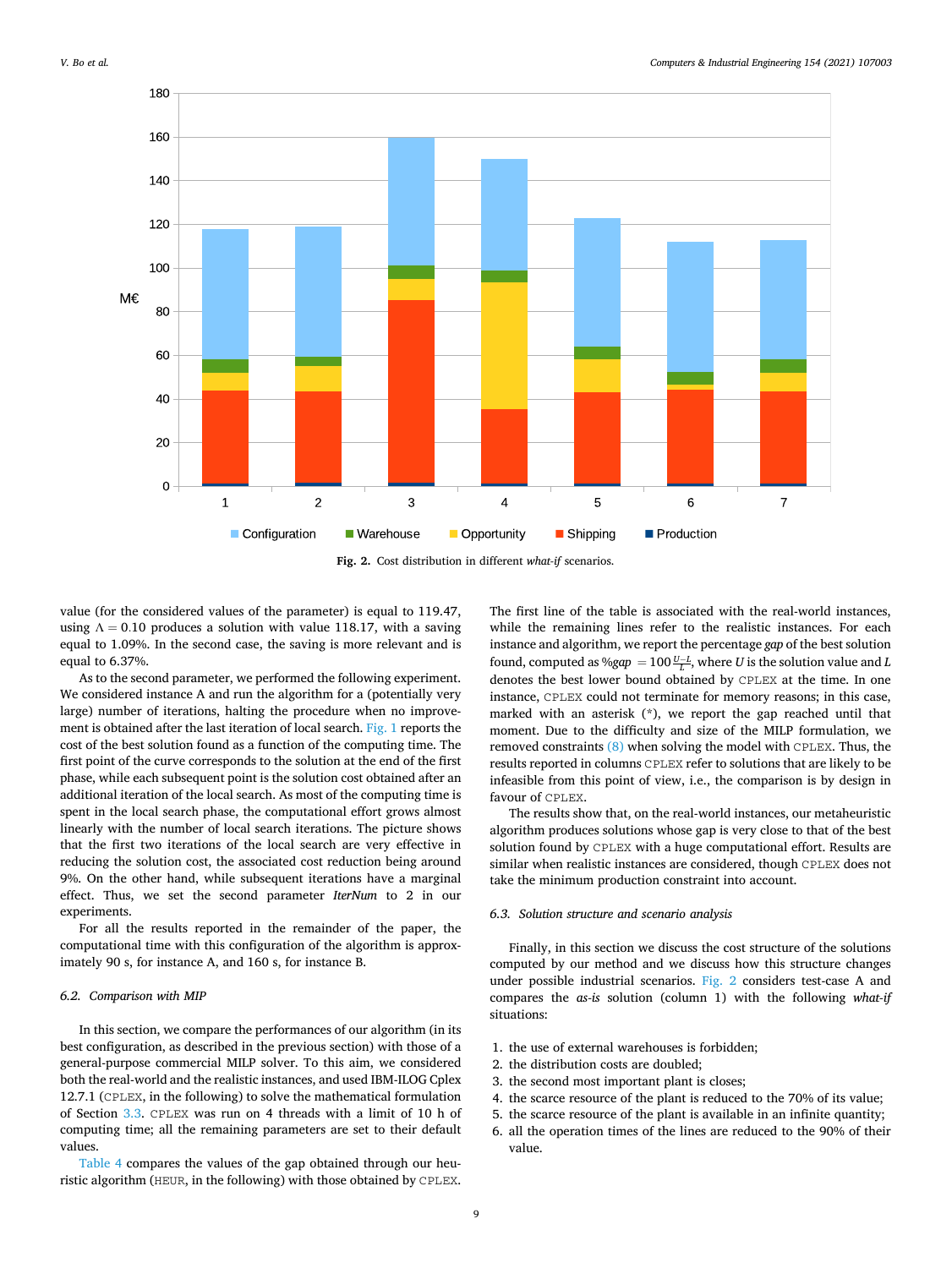<span id="page-9-0"></span>For ease of reading, internal and external warehouse costs and shipping costs to external warehouses have been aggregated in "Warehouse" entries; production costs and set up costs have been aggregated in "Production" entries. In scenario 2 the total cost is slightly larger than in the as-is solution; since the external warehouses are not available, the inventory costs decreases, but the amount of undelivered orders increases. In scenario 3, though distribution costs are doubled, the amount of orders that are delivered is almost the same as in the default setting; indeed, the Out of Stock costs do not change significantly with respect to the as-is situation, while the total distribution costs are actually doubled. Scenario 4 shows that closing an important plant has a relevant (negative) impact on the Out of Stock costs. Scenarios 5 and 6 show the importance of the plant resource availability: when it is decreased (scenario 5), then a larger part of the demand remains unsatisfied. If instead the resource is assumed to be unlimited (scenario 6), then the production is able to meet more than half of the demand that was unsatisfied in the as-is solution. Finally, scenario 7 shows that decreasing the operation times of the lines could allow to save a relevant fraction of the production and distribution costs. Observe that in all the scenarios, direct production costs (not including configuration costs for the product lines) are very small if compared with the other costs, confirming that in this beverage application shipping or configuration costs are the most relevant.

## **7. Conclusions**

In this paper, we addressed an integrated production and distribution problem that arose from a real-world application. The problem includes several products, whose production must be scheduled on lines belonging to different plants, several customers, whose demand can be fully or partially satisfied, and requires to determine optimal tactical decisions on a discretized planning horizon to minimize a cost function that consists of different cost items, including production costs, opportunity costs, shipping costs and wharehouse costs. The problem is representative of the mid-term tactical level of decisions within supply chain management. It attracts a higher level of attention within scientists and industrial practitioners because of its high impact on logistic activities and network costs, further affecting the service level experienced by the market and the final consumers.

After providing the formal definition of the problem based on a MILP formulation, we introduced both an iterative constructive heuristic algorithm and a metaheuristic approach based on the ruin-and-recreate paradigm. The model formulation, including multiple dimensions from practice, e.g. lot-sizing, minimum batch, resource capacity, etc., and the solution algorithm are of immediate help because of the match between reasonable running time and solution accuracy.

We performed extensive computational experiments on two realworld test-cases and on a set of realistic instances, in order to evaluate the effectiveness of the proposed approach. The results of these experiments proved that the approximations obtained in short computing time by our metaheuristic approach are very close to those that can be achieved by running a state-of-the-art commercial solver on the mathematical model for a very long computing time. Finally, our metaheuristic algorithm is used to perform a what-if analysis, aimed at determining the impact of different industrial scenarios on the solution cost.

Limitations of the present research are in the adopted target, focused on the cost dimension only. As a future line of research, extensions to lean, green and social perspectives are encouraged. Concerning the modeling approach, we observe that what makes the solution of the MILP formulation challenging is its size and the fact that it contains a large number of binary variables related with the presence of setups and constraints on minimum production quantities. While the latter issue is intrinsically related to the problem at study, algorithmic approaches based on decomposition could be devised to address the size of the MILP formulation. Indeed, if one disregards the warehouses and the common resources, the problem naturally decomposes for families of uniform products, which are usually processed on dedicated lines. A solution approach could then define a subproblem for each family of products, and then combine the solutions to the subproblems into global solutions by means of a master problem, imposing linking constraints on the use of common resources and warehouses.

## **Acknowledgments**

The research has been partially supported by Regione Emilia-Romagna, under the POR-FESR 2014-20 project "PreLeveling & Plan Cost Optimization (PCO)".

#### **References**

- [Aksen, D., Altmkemer, K., & Chand, S. \(2003\). The single-item lot-sizing problem with](http://refhub.elsevier.com/S0360-8352(20)30673-2/h0005)  immediate lost sales. *[European Journal of Operational Research, 147](http://refhub.elsevier.com/S0360-8352(20)30673-2/h0005)*(3), 558–566.
- [Aliev, R. A., Fazlollahi, B., Guirimov, B., & Aliev, R. R. \(2007\). Fuzzy-genetic approach to](http://refhub.elsevier.com/S0360-8352(20)30673-2/h0010)  [aggregate production-distribution planning in supply chain management.](http://refhub.elsevier.com/S0360-8352(20)30673-2/h0010) *[Information Sciences, 177](http://refhub.elsevier.com/S0360-8352(20)30673-2/h0010)*(20), 4241–4255.
- [Allaoui, H., Guo, Y., Choudhary, A., & Bloemhof, J. \(2018\). Sustainable agro-food supply](http://refhub.elsevier.com/S0360-8352(20)30673-2/h0015)  [chain design using two-stage hybrid multi-objective decision-making approach.](http://refhub.elsevier.com/S0360-8352(20)30673-2/h0015)  *Computers & [Operations Research, 89](http://refhub.elsevier.com/S0360-8352(20)30673-2/h0015)*, 369–384.
- [Amorim, P., Giinther, H.-O., & Almada-Lobo, B. \(2012\). Multi-objective integrated](http://refhub.elsevier.com/S0360-8352(20)30673-2/h0020)  [production and distribution planning of perishable products.](http://refhub.elsevier.com/S0360-8352(20)30673-2/h0020) *International Journal of [Production Economics, 138](http://refhub.elsevier.com/S0360-8352(20)30673-2/h0020)*(1), 89–101.
- [Bhutta, K. S., Huq, F., Frazier, G., & Mohamed, Z. \(2003\). An integrated location,](http://refhub.elsevier.com/S0360-8352(20)30673-2/h0025)  [production, distribution and investment model for a multinational corporation.](http://refhub.elsevier.com/S0360-8352(20)30673-2/h0025) *[International Journal of Production Economics, 86](http://refhub.elsevier.com/S0360-8352(20)30673-2/h0025)*(3), 201–216.
- [Bortolini, M., Galizia, F. G., Mora, C., Botti, L., & Rosano, M. \(2018\). Bi-objective design](http://refhub.elsevier.com/S0360-8352(20)30673-2/h0030)  [of fresh food supply chain networks with reusable and disposable packaging](http://refhub.elsevier.com/S0360-8352(20)30673-2/h0030)  containers. *[Journal of Cleaner Production, 184](http://refhub.elsevier.com/S0360-8352(20)30673-2/h0030)*, 375–388.
- [Bottani, E., Murino, T., Schiavo, M., & Akkerman, R. \(2019\). Resilient food supply chain](http://refhub.elsevier.com/S0360-8352(20)30673-2/h0035)  [design: Modelling framework and metaheuristic solution approach.](http://refhub.elsevier.com/S0360-8352(20)30673-2/h0035) *Computers & [Industrial Engineering](http://refhub.elsevier.com/S0360-8352(20)30673-2/h0035)*.
- [Boutarfa, Y., Senoussi, A., Mouss, N., & Brahimi, N. \(2016\). A tabu search heuristic for an](http://refhub.elsevier.com/S0360-8352(20)30673-2/h0040)  [integrated production-distribution problem with clustered retailers.](http://refhub.elsevier.com/S0360-8352(20)30673-2/h0040) *IFAC-[PapersOnLine, 49](http://refhub.elsevier.com/S0360-8352(20)30673-2/h0040)*(12), 1514–1519.
- [Chandra, P., & Fisher, M. L. \(1994\). Coordination of production and distribution](http://refhub.elsevier.com/S0360-8352(20)30673-2/h0045)  planning. *[European Journal of Operational Research, 72](http://refhub.elsevier.com/S0360-8352(20)30673-2/h0045)*(3), 503–517.
- [Chatzikontidou, A., Longinidis, P., Tsiakis, P., & Georgiadis, M. C. \(2017\). Flexible supply](http://refhub.elsevier.com/S0360-8352(20)30673-2/h0050)  [chain network design under uncertainty.](http://refhub.elsevier.com/S0360-8352(20)30673-2/h0050) *Chemical Engineering Research and Design, 128*[, 290](http://refhub.elsevier.com/S0360-8352(20)30673-2/h0050)–305.
- [Chen, W.-H., & Thizy, J.-M. \(1990\). Analysis of relaxations for the multi-item capacitated](http://refhub.elsevier.com/S0360-8352(20)30673-2/h0055)  lot-sizing problem. *[Annals of operations Research, 26](http://refhub.elsevier.com/S0360-8352(20)30673-2/h0055)*(1), 29–72.
- [Constantino, M. \(1998\). Lower bounds in lot-sizing models: A polyhedral study.](http://refhub.elsevier.com/S0360-8352(20)30673-2/h0060)  *[Mathematics of Operations Research, 23](http://refhub.elsevier.com/S0360-8352(20)30673-2/h0060)*(1), 101–118.
- [Degraeve, Z., & Jans, R. \(2007\). A new dantzig-wolfe reformulation and branch-and](http://refhub.elsevier.com/S0360-8352(20)30673-2/h0065)[price algorithm for the capacitated lot-sizing problem with setup times.](http://refhub.elsevier.com/S0360-8352(20)30673-2/h0065) *Operations [Research, 55](http://refhub.elsevier.com/S0360-8352(20)30673-2/h0065)*(5), 909–920.
- [Dehghan, E., Nikabadi, M. S., Amiri, M., & Jabbarzadeh, A. \(2018\). Hybrid robust,](http://refhub.elsevier.com/S0360-8352(20)30673-2/h0070) [stochastic and possibilistic programming for closed-loop supply chain network](http://refhub.elsevier.com/S0360-8352(20)30673-2/h0070) design. *Computers & [Industrial Engineering, 123](http://refhub.elsevier.com/S0360-8352(20)30673-2/h0070)*, 220–231.
- [Devapriya, P., Ferrell, W., & Geismar, N. \(2017\). Integrated production and distribution](http://refhub.elsevier.com/S0360-8352(20)30673-2/h0075)  scheduling with a perishable product. *[European Journal of Operational Research, 259](http://refhub.elsevier.com/S0360-8352(20)30673-2/h0075)*  [\(3\), 906](http://refhub.elsevier.com/S0360-8352(20)30673-2/h0075)–916.
- [Du, M., Kong, N., Hu, X., & Zhao, L. \(2018\). Tactical production and distribution](http://refhub.elsevier.com/S0360-8352(20)30673-2/h0080) [planning in urban logistics under vehicle operational restrictions.](http://refhub.elsevier.com/S0360-8352(20)30673-2/h0080) *Procedia Computer [Science, 126](http://refhub.elsevier.com/S0360-8352(20)30673-2/h0080)*, 1720–1729.
- [Fahimnia, B., Farahani, R. Z., Marian, R., & Luong, L. \(2013\). A review and critique on](http://refhub.elsevier.com/S0360-8352(20)30673-2/h0085)  [integrated production-distribution planning models and techniques.](http://refhub.elsevier.com/S0360-8352(20)30673-2/h0085) *Journal of [Manufacturing Systems, 32](http://refhub.elsevier.com/S0360-8352(20)30673-2/h0085)*, 1–19.
- [Florian, M., Lenstra, J. K., & Rinnooy Kan, A. \(1980\). Deterministic production planning:](http://refhub.elsevier.com/S0360-8352(20)30673-2/h0090)  [Algorithms and complexity.](http://refhub.elsevier.com/S0360-8352(20)30673-2/h0090) *Management Science, 26*(7), 669–679.
- [Gambella, C., Maggioni, F., & Vigo, D. \(2019\). A stochastic programming model for a](http://refhub.elsevier.com/S0360-8352(20)30673-2/h0095) [tactical solid waste management problem.](http://refhub.elsevier.com/S0360-8352(20)30673-2/h0095) *European Journal of Operational Research, 273*[\(2\), 684](http://refhub.elsevier.com/S0360-8352(20)30673-2/h0095)–694.
- [Glock, C. H., Grosse, E. H., & Ries, J. M. \(2014\). The lot sizing problem: A tertiary study.](http://refhub.elsevier.com/S0360-8352(20)30673-2/h0100)  *[International Journal of Production Economics, 155](http://refhub.elsevier.com/S0360-8352(20)30673-2/h0100)*, 39–51.
- [Hajghasem, M., & Abbas, A. S. \(2016\). Optimal routing in supply chain aimed at](http://refhub.elsevier.com/S0360-8352(20)30673-2/h0105)  [minimizing vehicle cost and supply.](http://refhub.elsevier.com/S0360-8352(20)30673-2/h0105) *Procedia Economics and Finance, 36*, 353–362.
- [Han, J.-H., Lee, J.-Y., & Kim, Y.-D. \(2019\). Production planning in a two-level supply](http://refhub.elsevier.com/S0360-8352(20)30673-2/h0110)  [chain for production-time-dependent products with dynamic demands.](http://refhub.elsevier.com/S0360-8352(20)30673-2/h0110) *Computers & [Industrial Engineering](http://refhub.elsevier.com/S0360-8352(20)30673-2/h0110)*.
- [Han, D., Yang, Y., Wang, D., Cheng, T., & Yin, Y. \(2019\). Integrated production,](http://refhub.elsevier.com/S0360-8352(20)30673-2/h0115) [inventory, and outbound distribution operations with fixed departure times in a](http://refhub.elsevier.com/S0360-8352(20)30673-2/h0115) three-stage supply chain. *[Transportation Research Part E: Logistics and Transportation](http://refhub.elsevier.com/S0360-8352(20)30673-2/h0115)  [Review, 125](http://refhub.elsevier.com/S0360-8352(20)30673-2/h0115)*, 334–347.
- [Haq, A. N., Vrat, P., & Kanda, A. \(1991\). An integrated production-inventory-distribution](http://refhub.elsevier.com/S0360-8352(20)30673-2/h0120)  model for manufacture of urea: A case. *[International Journal of Production Economics,](http://refhub.elsevier.com/S0360-8352(20)30673-2/h0120)  25*(1–[3\), 39](http://refhub.elsevier.com/S0360-8352(20)30673-2/h0120)–49.